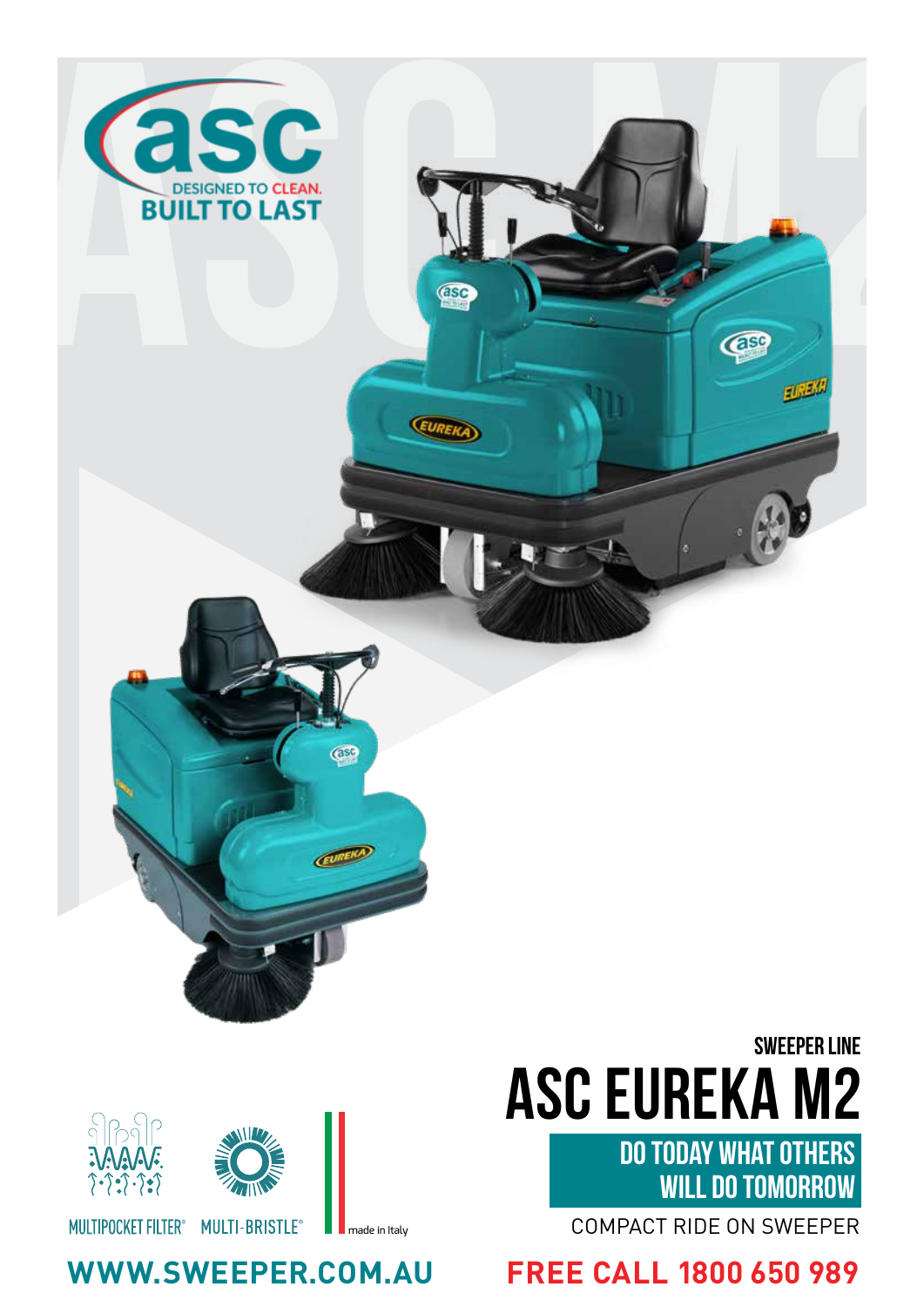# **ASC EUREKA M2**

### **ALL THE EFFICIENCY OF A RIDE ON SWEEPER AND MAXIMUM EASE OF USE**

Thanks to its compact dimensions and zero emission electric motor, the ASC EUREKA M2 is particularly suited for cleaning medium sized, interior floor areas.

Perfect for sweeping hard floors, and congested spaces, the ASC EUREKA M2 carpet cleaning kit makes it possible to also clean carpeted areas.

Fine dust is filtered through a polyester filter, with 99.5% filtration efficiency (standard class L filter), or 99,9% filtration efficiency (class M) and a much longer life than traditional filters.

The filter can be quickly cleaned after every use via an efficient mechanical shaker.

The upper cover of the machine completely opens, permitting full access to the battery or other internal parts for maintenance.

### **COMPACT AND PRODUCTIVE**



The compact ASC EUREKA M2 sweeper has a reduced turning radius (950 mm), which enables cleaning in tight spaces which are difficult to access.

### **EASE OF USE**



Visibility during opera tion is excellent, and the controls are simple and ergonomic.

### **PRACTICAL DEBRIS CONTAINER**



Positioned at the rear of the machine the debris contai ner has a loading capacity of 63 litres (83 Kg). Made of steel, mounted on wheels, and fitted with a comfor table handle for easy tran sport and emptying. The op tional lift out baskets make emptying even simpler.



## **WWW.SWEEPER.COM.AU FREE CALL 1800 650 989**

### **MORE FEATURES**

- Forward and reverse drive, infinitely variable and electronically controlled;
- Control panel includes ignition key and wet sweep filter bypass;
- Super elastic, anti-marking wheels;
- Electronic service brake and mechanical hand brake;
- Lifting flap for bulky debris;
- Adjustable seat with weight sensor;
- Protective PVC bumpers;
- Steel dirt container mounted on wheels;
- Battery charge indicator;
- Horn;
- Flashing safety lights;
- Reverse beeper;
- Optional class M filter;
- Optional hour meter;
- Optional vacuum cleaning kit;
- Optional carpet cleaning kit;
- Optional TotalSteel;
- Optional dirt container lift out baskets;
- Optional second side brush;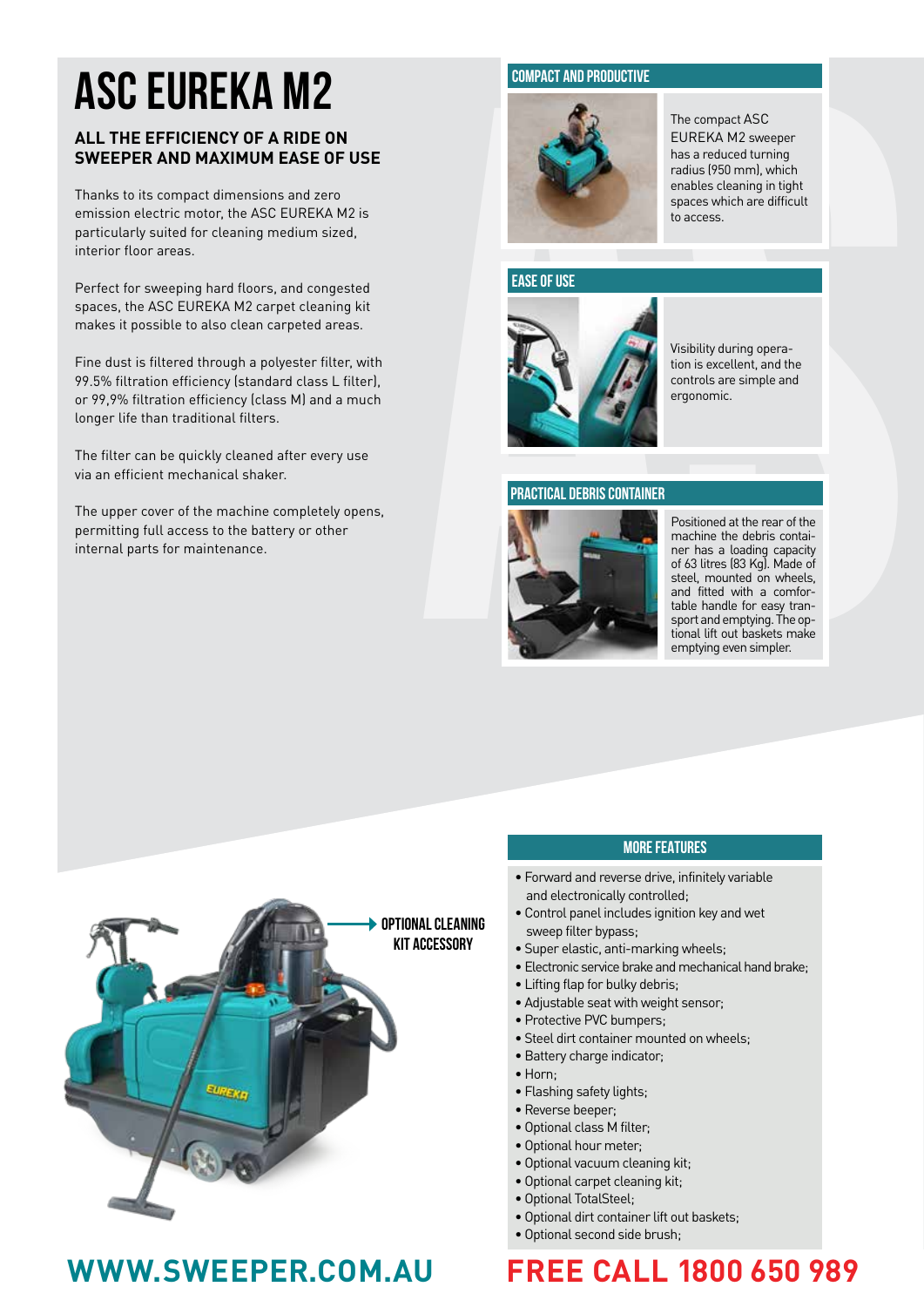### **FILTERING EFFICIENCY**

Even the finest dust is trapped in the polyester Multipocket Filter ®, which can be cleaned in seconds thanks to an efficient mechanical shaker.



### **TOTAL STEEL®** \*OPTIONAL

Robust metal side panels create a protective shield around the machine increasing safety for the operator. TotalSteel ® furthermore protects the<br>components of the machi-<br>ne and reduces mainte-<br>nance costs. This optional nance costs. This optional<br>is particularly suitable for rental machines.



### **SIDE BRUSHES**

The side brushes are activa ted thanks to the ergonomic controls accessible from the operator's position. The shock resistant supports avoid damage which could be caused by accidental impact. The second, left side brush, is available as an optional.



### **WWW.SWEEPER.COM.AU FREE CALL 1800 650 989**

### **FLOATING MAIN BRUSH, EASY TO CHANGE**

The MultiBristle ® main brush, with rows of mixed diameter bristles, and SharkCap ® bru sh protection system, guaran tee excellent performance and safeguard the brush and bearings from damage. An innovative attachment system permits rapid substitution of the brush without tools.